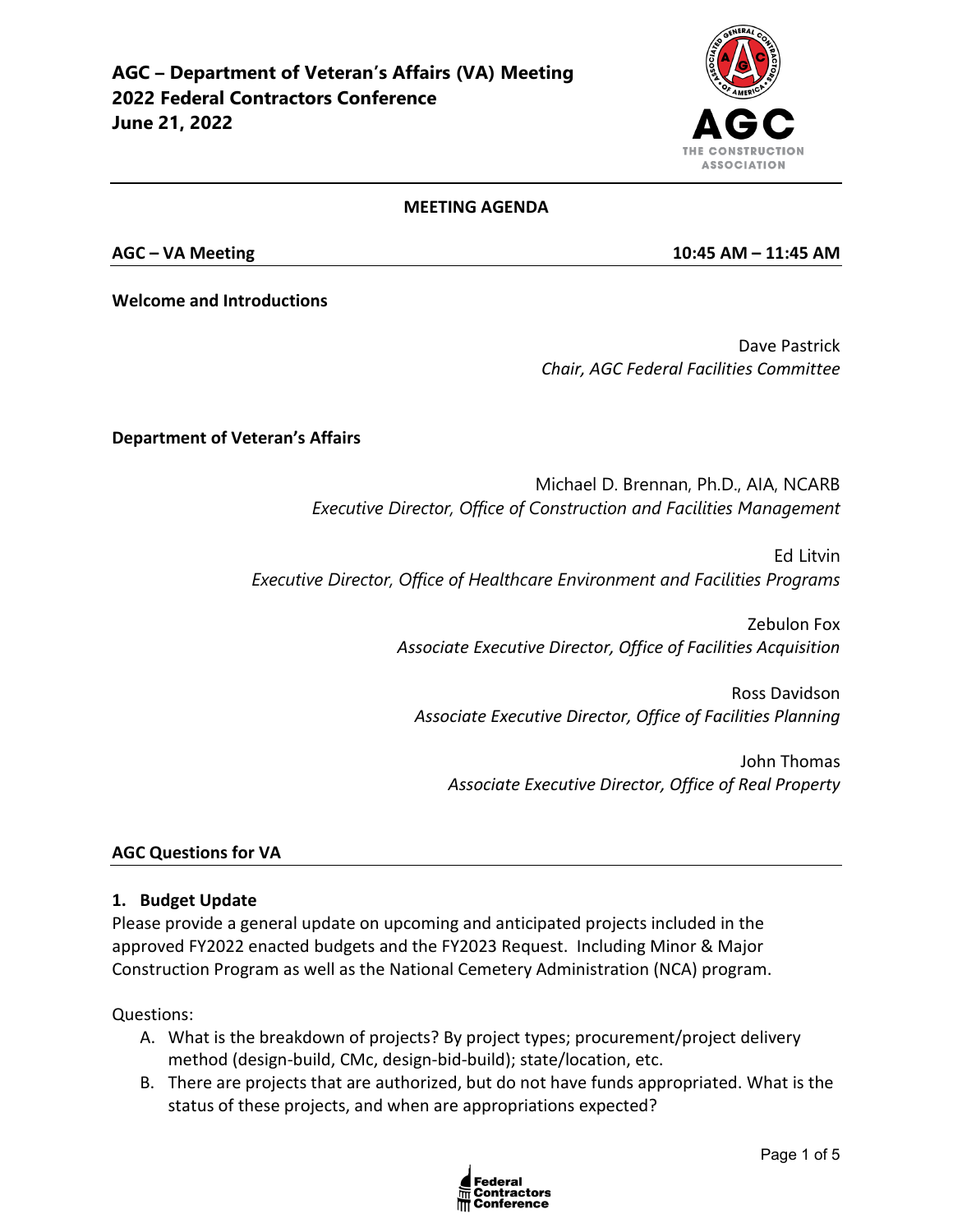

## **2. Infrastructure Investment**

A record-setting [AGC backed](https://www.agc.org/news/2021/11/18/agc-backed-bipartisan-infrastructure-signed-law) construction investment bill, the \$1.2 trillion bipartisan infrastructure bill, represents a critical chance to significantly invest in building and maintaining a broad range of physical infrastructure without unnecessarily burdening the construction industry with new mandates. The infrastructure bill provides significant money to VA for infrastructure investments.

Questions:

- A. Please describe VA plans to execute projects originating from this infrastructure bill.
- B. Will there be a preferred project delivery method? For example: For example: IDIQ programs, Design–Build, Best-Value, etc.
- C. How can AGC and VA work together to expedite the completion of these projects?

# **3. PLA Executive Order**

On February 4, 2022, President Biden signed a new [Executive Order on Use of Project Labor](https://nam12.safelinks.protection.outlook.com/?url=https%3A%2F%2Fwww.whitehouse.gov%2Fbriefing-room%2Fpresidential-actions%2F2022%2F02%2F04%2Fexecutive-order-on-use-of-project-labor-agreements-for-federal-construction-projects%2F&data=04%7C01%7Cjimmy.christianson%40agc.org%7C9a54ffe1775c4b33b2e708d9e8301d61%7C4602d740c1bb4d33b33a435efb6aa1bd%7C0%7C0%7C637796115617974723%7CUnknown%7CTWFpbGZsb3d8eyJWIjoiMC4wLjAwMDAiLCJQIjoiV2luMzIiLCJBTiI6Ik1haWwiLCJXVCI6Mn0%3D%7C3000&sdata=3UwKG%2FHFXcoGKt%2B802izNRlIVSQtUbx7E4yOMXgBSQs%3D&reserved=0)  [Agreements For Federal Construction Projects \(PLA\).](https://nam12.safelinks.protection.outlook.com/?url=https%3A%2F%2Fwww.whitehouse.gov%2Fbriefing-room%2Fpresidential-actions%2F2022%2F02%2F04%2Fexecutive-order-on-use-of-project-labor-agreements-for-federal-construction-projects%2F&data=04%7C01%7Cjimmy.christianson%40agc.org%7C9a54ffe1775c4b33b2e708d9e8301d61%7C4602d740c1bb4d33b33a435efb6aa1bd%7C0%7C0%7C637796115617974723%7CUnknown%7CTWFpbGZsb3d8eyJWIjoiMC4wLjAwMDAiLCJQIjoiV2luMzIiLCJBTiI6Ik1haWwiLCJXVCI6Mn0%3D%7C3000&sdata=3UwKG%2FHFXcoGKt%2B802izNRlIVSQtUbx7E4yOMXgBSQs%3D&reserved=0) When in effect, this Executive Order (E.O.) will require every prime contractor and subcontractor to engage in negotiation or agree to PLAs on federal construction projects valued at \$35 million or more. (AGC of America [statement\)](https://www.agc.org/news/2022/02/04/biden-order-imposing-project-labor-agreements-federal-projects-will-inflate-construction-costs) According to an AGC of America [analysis o](https://www.agc.org/sites/default/files/Files/communications/New_Data_Weighs_on_Debate_Over_Project_Labor_Agreements.pdf)f data obtained via a [Construction Advocacy Fund](https://constructionadvocacyfund.agc.org/?_zs=3Onnc1&_zl=qrBB8)financed lawsuit under the Freedom of Information Act, the Department of Defense federal construction agencies rejected PLA mandates 99.4 percent of the time even when encouraged to do so under the Obama Administration.

Questions:

- A. How does VA intend to apply this to its projects?
- B. How does VA intend to pursue exemptions for its programs?

## **4. Asset and Infrastructure Review**

The Secretary of the VA recently submitted recommendations to the [Asset and Infrastructure](https://www.va.gov/aircommissionreport)  [Review \(AIR\) Commission](https://www.va.gov/aircommissionreport) regarding the modernization or realignment of Veterans Health Administration (VHA) facilities, as was required by the 2018 MISSION Act.

Questions:

- A. Please give an update on this program.
- B. What impacts will this have on construction and demolition of VHA facilities?

## **5. Revise and Streamline the VA Acquisition Regulation**

AGC understands the VA is proposing to amend and update its VA Acquisition Regulation (VAAR). Under this initiative, all VA regulations will be reviewed in phased increments in order

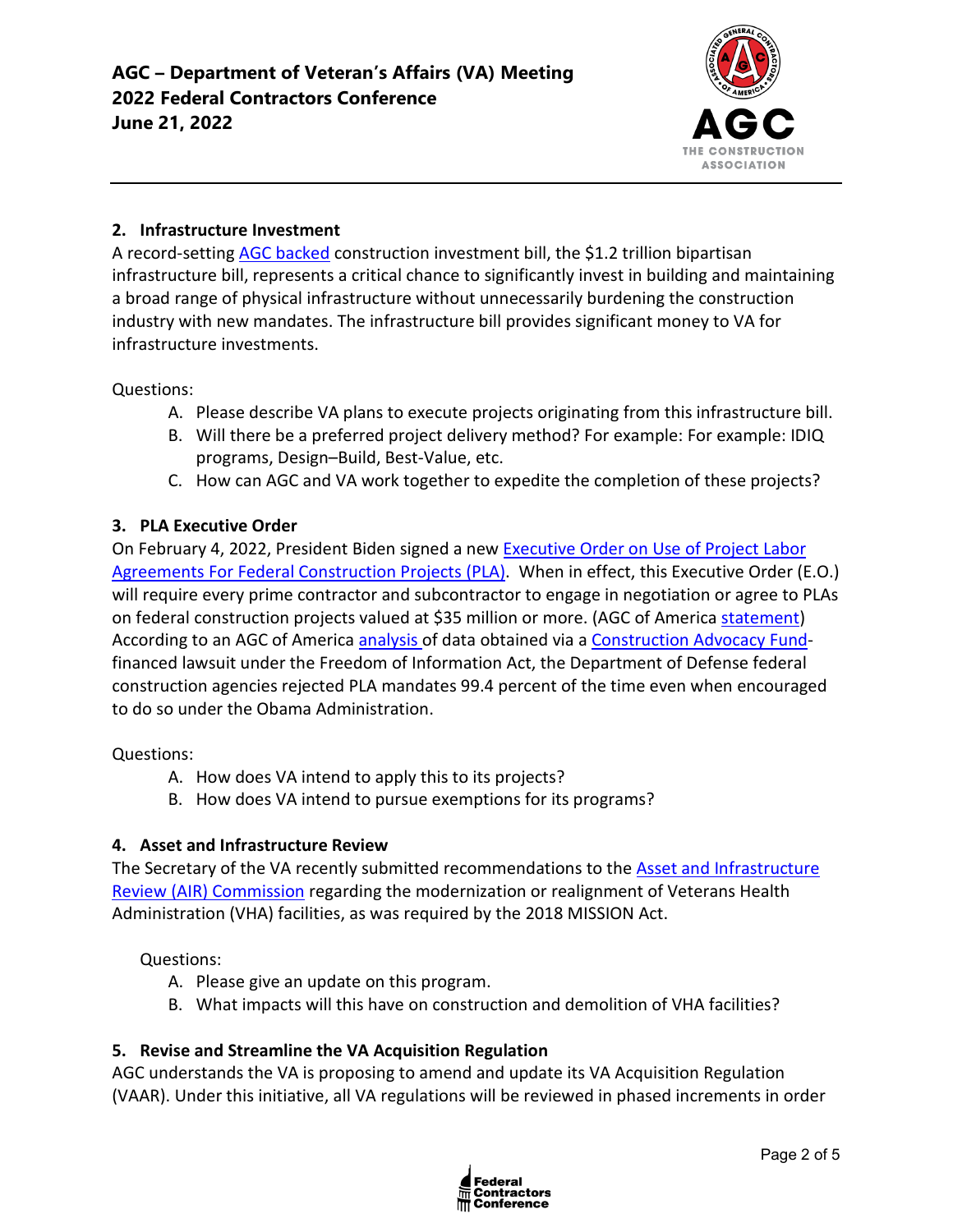

to: Revise or remove any policy that has been superseded by changes in the FAR; to remove any procedural guidance that is internal to the VA; and to incorporate any new regulations or policies.

### Questions:

- A. Can you provide us with an update on the progress being made with this initiative? Specifically, any progress relative to Part 836 of VAAR: Specific Aspects of Contracting for Construction; Contract Clauses; and Architect-Engineer Services.
- B. What changes can the industry expect to Part 836 of the VAAR?
- C. Please speak to the proposed VAAR revisions already proposed:
- D. Adding a new section to encourage making payments to small business contractors within 15 days of receipt of invoice.
- E. What is the timeframe for a rollout of the updated VAAR?
- F. When the VAAR is finalized, how will it affect projects that are ongoing before the VAAR update? Will the new rules be retroactive?

### **6. Supply Chain and Material Costs**

The unending series of supply-chain bottlenecks, as well as extreme price increases and long lead times for a variety of construction materials, threaten federal construction procurement. AGC of America has published its [Construction Inflation Alert,](https://www.agc.org/learn/construction-data/agc-construction-inflation-alert) a guide to inform owners, officials, and others about the cost and supply-chain challenges.

### Questions:

- A. What are VA expectations as it relates to changes in pricing, materials, and schedules?
- B. Industry is seeing private clients including price adjustment clauses in solicitations as well as modify existing contracts to include a means for contractor recovery due to price escalation. Is VA considering inclusion of this clause for recovery in both future and/or modifying current solicitations related to price escalation?
- C. Industry is seeing private clients including price adjustment clauses for reimbursement for costs associated with extended contract durations due to supply-chain issues. Currently, the Federal contractors are typically allowed an extension of time but no reimbursement for costs associated with the delay. Is VA considering inclusion of this clause for recovery in future and/or modifying current solicitations for delay costs?
- D. Does VA account for the impacts of supply chain and material costs in their cost estimates?
- E. Does VA account for the impacts of supply chain in their schedule estimates?
- F. How can AGC and VA work together to address the challenges?

### **7. New Buy American Rule and Domestic Content Requirements**

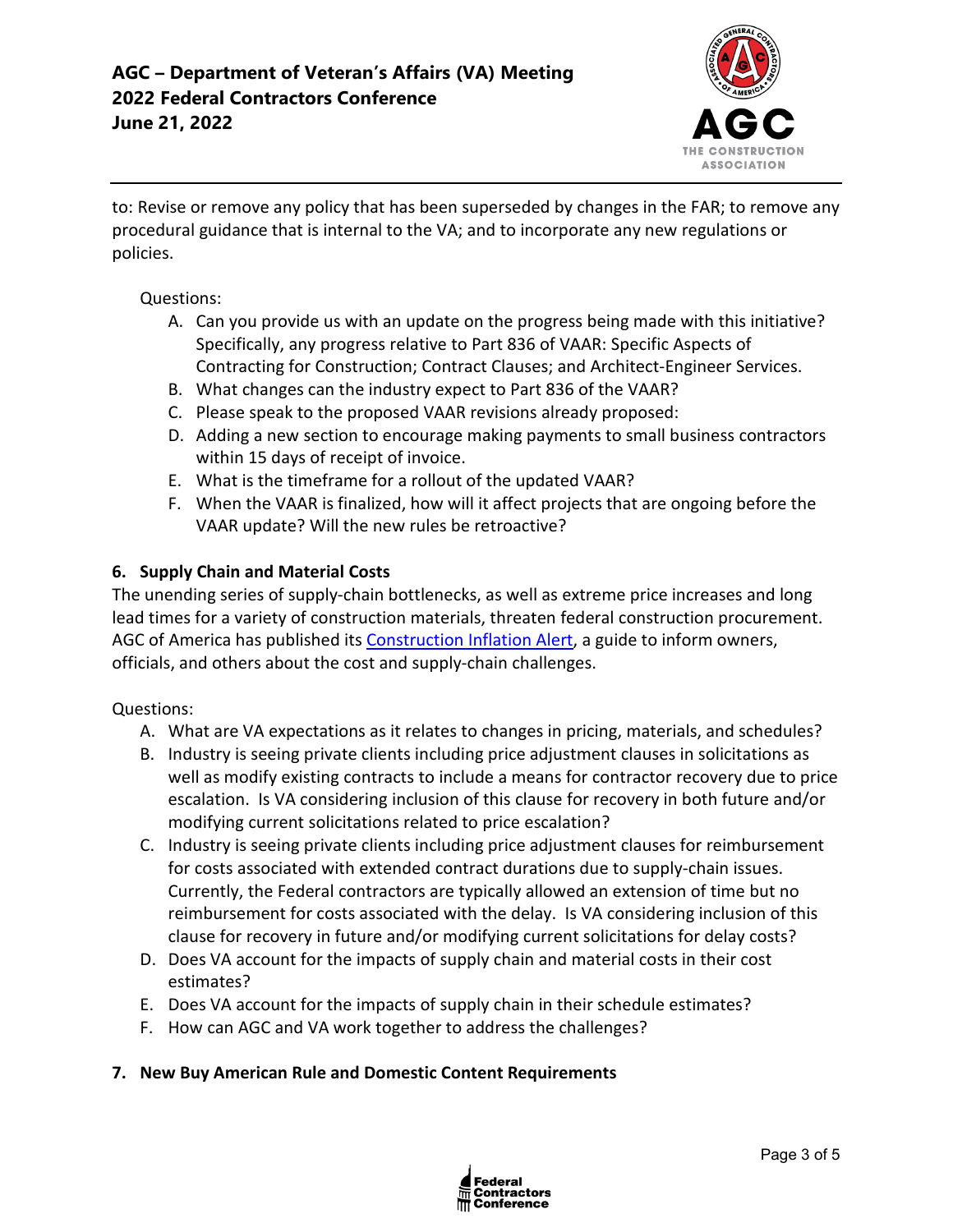

On July 29, a prosed rule was released to amend to the FAR to add Buy American Act Requirements. The proposed rule increases the domestic content required to 60% with increases in two years to 70% and then 75% in five years. It permits acceptance of products and construction materials up to 6 years after publication of the rule which are unavailable at an acceptable cost. It also states that a higher price preference may be identified for critical end products and construction materials. However, the new requirements will not apply to Commercially Off The Shelf (COTS) items. The rule was initiated based on President Biden's Executive Order on [Ensuring the Future Is Made in All of America by All of America's](https://www.whitehouse.gov/briefing-room/presidential-actions/2021/01/25/executive-order-on-ensuring-the-future-is-made-in-all-of-america-by-all-of-americas-workers/)  [Workers.](https://www.whitehouse.gov/briefing-room/presidential-actions/2021/01/25/executive-order-on-ensuring-the-future-is-made-in-all-of-america-by-all-of-americas-workers/) AGC had several conversations with the White House and the Made in America Office to provide the construction industry's prospective. [AGC commented](https://www.regulations.gov/comment/FAR-2021-0008-0008) on this rule, and will continue to advocate for the construction industry to ensure that policy makers are well informed about the uniqueness of construction.

- A. What does VA see as impacts from these increased requirements to its contracts, material, and time estimates?
- B. What does VA account for the impacts of these Buy American requirements in it cost estimates?
- C. How can AGC and VA work together to address the challenges.

## **8. Partnering**

AGC believes that engaging in project-level partnering as committed team members with VA will improve project execution, staff efficiency (VA and contractor), safety, trust, and the project team relationships. AGC members have embraced partnering and are committed to bringing key decision makers into the fold in order to get the most out of the process. We see an opportunity to improve the process by getting a commitment from all parties attending to bring key decision makers (i.e. Design Manager, Contracting Officer, Contract Specialist, Project Manager, and Operation Manager, etc.).

- A. What is VA's policy on Formal vs. Informal Partnering?
- B. Does VA have a policy regarding what agency staff should participate in this process?
- C. If so, what is that policy and what can contractors do to help encourage attendance by key decision makers, particularly on large or complex projects?
- D. How does VA ensure that partnering is actually followed through and abided by? What metrics are tracked from the date of partnering through project completion?
- E. How can AGC and VA work together to increase partnering?

## **9. COVID-19**

On Sept. 9, 2021, President Biden issued Executive Order 14042, [Ensuring Adequate COVID](https://www.whitehouse.gov/briefing-room/presidential-actions/2021/09/09/executive-order-on-ensuring-adequate-covid-safety-protocols-for-federal-contractors/)  [Safety Protocols for Federal Contractors.](https://www.whitehouse.gov/briefing-room/presidential-actions/2021/09/09/executive-order-on-ensuring-adequate-covid-safety-protocols-for-federal-contractors/) This E.O. directs executive federal agencies to ensure compliance with all guidance for contractor or subcontractor workplace locations published by the [Safer Federal Workplace Task Force](https://www.saferfederalworkforce.gov/new/) (Task Force). These workplace safety protocols,